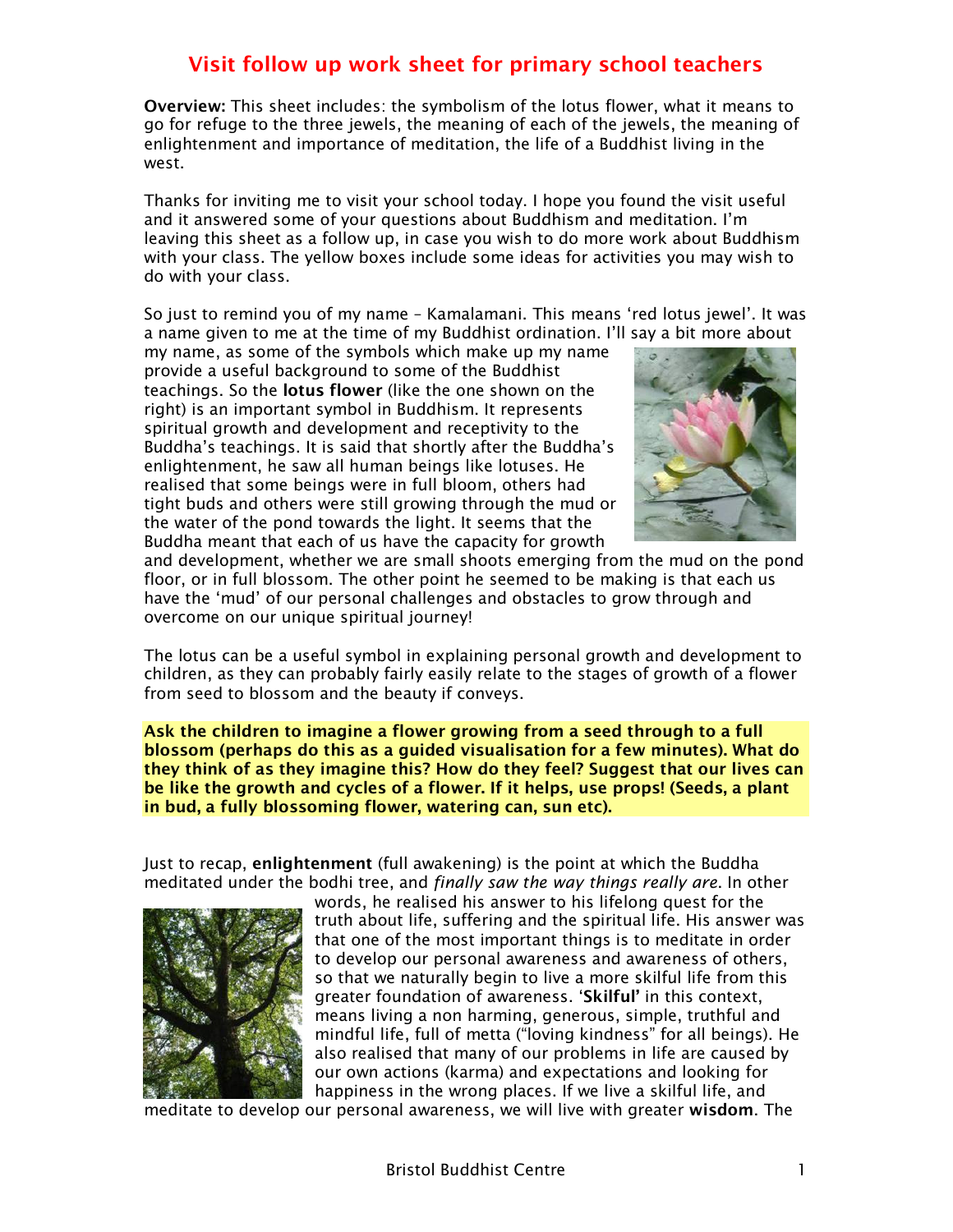Buddha taught that we often create our own suffering, through what are called the three traditional 'poisons' of greed, hatred and delusion. The opposites of these are generosity, loving kindness and wisdom.

As a result of his realisations, the Buddha taught the importance of the 'three fold path' of ethics (acting skilfully), meditation and wisdom. This three fold path may be translated for children as: being kind, truthful and self and other regarding, sitting quietly and stilling our minds and bodies and seeing things in a clearer way.

So back to my name. The reason my name is 'red lotus jewel' is because red is the colour which relates to the sangha. The sangha is the name given to the spiritual community of Buddhist who practice the dharma (the teachings of the Buddha) together. It's a little like the Christian equivalent of the congregation.



The sangha is one of the three jewels in Buddhism, which are the Buddha, the historical figure, Siddhartha Gautama, who realised enlightenment, the **Dharma**, his teachings and the Sangha, the spiritual community of Buddhist practitioners. The three jewels are a very traditional formulation in different Buddhist schools across the globe. On the white ribbon I wore around my neck (my "kesa") you or the children might have noticed an embroidery which looked like the picture on the left. All order members in the Western Buddhist Order wear this kesa showing these symbols after they have been ordained, when teaching classes or leading meditation classes. The symbol shows the three jewels as

follows: yellow jewel represents the Buddha, blue jewel represents the Dharma, red jewel represents the Sangha. The jewels rest on a large red lotus (I've already said why lotuses are important!) the jewels are set against flames, which represent the flames of transformation. So when we each change, we can be seen like fire, as our

'impurities' are burnt away or transformed in an alchemical way, leaving our precious qualities.

So why are these three jewels so important?

The Buddha. The Buddha is a really important historical figure and global role model, given that he realised enlightenment. He's also important in that his life showed that it is possible for all of us, should we choose, to live a life with greater awareness of our own growth and development to bring about a kinder and wiser world. Before the life of the Buddha, we don't hear of any other

practitioners achieving enlightenment (although we hear stories of founders/teachers from other religions with amazing qualities). So the Buddha brought the truth of enlightenment into our awareness. Perhaps most



Photo of an 'Amitabha' shrine at the London Buddhist Centre.

importantly, he is often shown sitting in meditation, which reminds us of the importance of meditation in developing our awareness of ourselves and others.

Give the children the chance to look at a Buddha figure in silence. What do they notice? How do they feel when they look at the Buddha figure? What words and images come to mind as they look at the Buddha?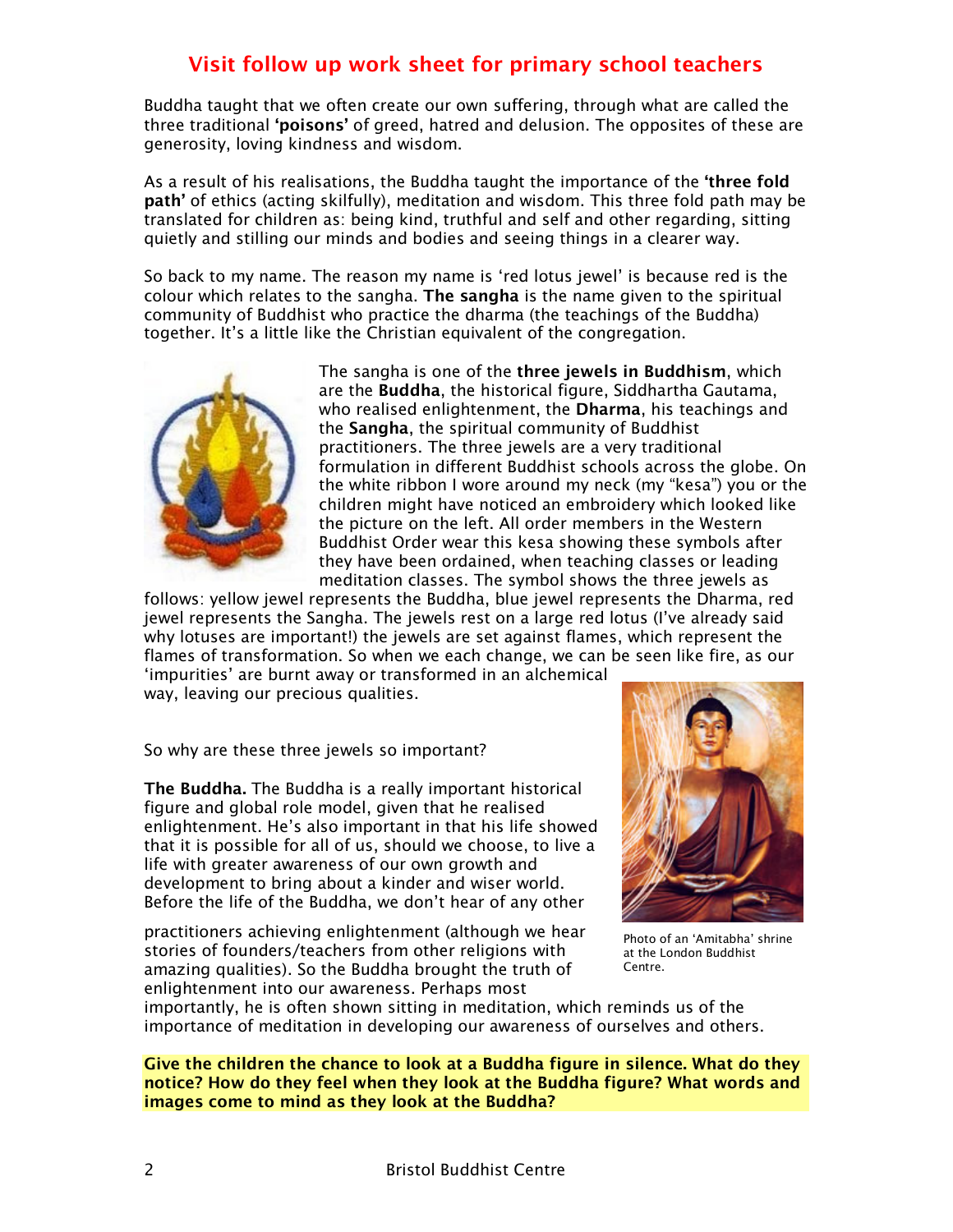The Dharma. These are the Buddha's teachings. There are many many different ways in which the Buddha's teachings were explained. One of the simplest teachings is captured in the words that the Buddha said on his deathbed: "all conditioned things are impermanent, with mindfulness strive on". In other words, life is constantly changing and we need to live mindfully in line with this truth to help our practice of Buddhism. The three fold path, mentioned above, is another important teaching, as is the law of karma. Karma simply means 'action' and it draws our attention to the fact that our actions have consequences, whether positive or negative, which we can see in our own experience if we pay attention to the way we live.

Meditation. The other aspect of the Buddha's teaching which is really important is meditation. As the three fold way points out, we need ethics and meditation in order to become wiser people. There are many forms of meditation practice, developed by the different schools of Buddhism throughout the world.

Ask the children to think of two things that have happened to them lately. One where they were unhappy, or caused someone else to be unhappy, and one where they were pleased or caused someone else to be pleased and positive. Ask them to think about what happened in detail, and how they felt in each situation. This begins the process of encouraging children to think more fully about the effects of their own consequences and how this links to karma.



Two practices which we teach are the **mindfulness of** breathing and the metta bhavana (or cultivation of loving kindness). The mindfulness of breathing is an ancient practice, and was taught by the Buddha (and legend has it, it was practiced by him on the night he was enlightened). It basically focuses upon the breath coming in and out of the body. The metta bhavana teaches us to develop the kindness to wish all living beings well, through sending loving kindness or compassion to ourselves, our friend, someone we know less well, our enemy, and then extending that compassion all that lives. So meditation is an important part of Buddhist teachings.

Try leading through a stilling exercise, so the children can understand the benefits of sitting still and relaxing first hand.

The Sangha. The sangha is the spiritual community. In an everyday sense, this is the people who we practice with at the Buddhist Centre. Spiritual friendship is a very very important part of Buddhist practice. The Buddha himself is reported as saying that friendship is "the whole of the spiritual life". The picture on the right shows a sangha gathering together to practice together in a shrine room, with the Buddha figure at the front of the room.

In a more esoteric sense, the 'arya' sangha includes all the Buddhas and bodhisattvas (those who want to achieve enlightenment to help all sentient beings) who want to support us to be more ethical, meditative and wise.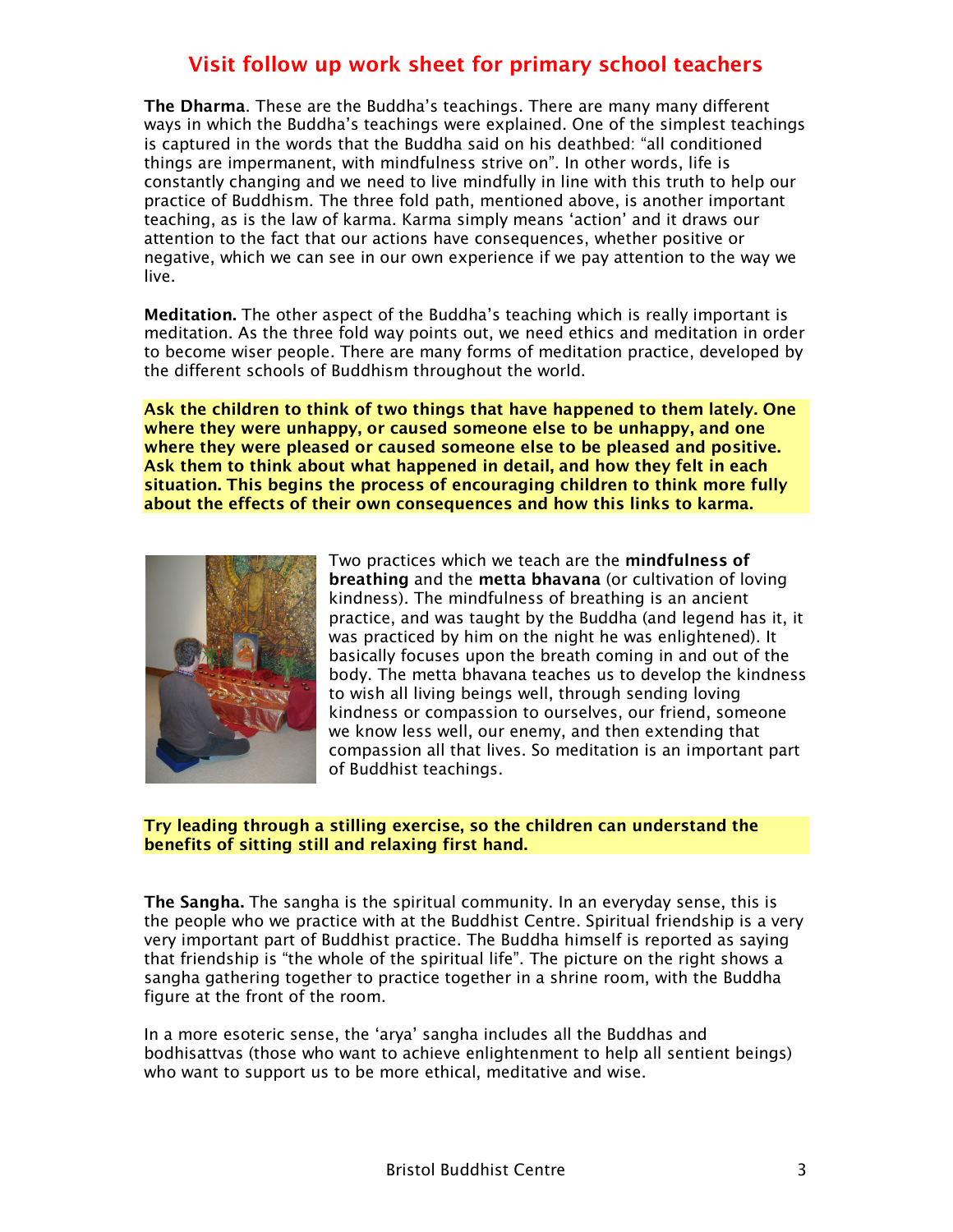Ask the children who they care about most in their lives. Why do they care about them so? How do they feel when they think of these people?

### Going for Refuge.

At the point of ordination in many traditions, practitioners make a commitment to 'going for refuge' to the three jewels. This means that these people have decided that they want to continually place the three jewels at the heart of their lives, so that the way they live is guided by a deepening awareness of the Buddha, Dharma and Sangha.

What does going for refuge mean? 'Taking refuge' means that you place your heart upon something, in this case the Buddha, Dharma and Sangha. You take refuge in the knowledge that living and practising from an understanding of the Buddha's teachings will gradually bring peace, clarity, kindness, courage etc. It's not always easy to go for refuge to the three jewels as we often fall into old, ingrained habits, so we need a lot of patience, kindness, friends and a long-term perspective!

We all go to refuge a lot of the time. The refuges we choose can be more or less positive, depending on our mood and our habits. For example, in our society there is great emphasis on material possessions e.g. shopping and wealth. So some people might go for refuge to shopping, others to chocolate and their new car! Of course, there is nothing wrong with shopping, chocolate or new cars. It's just that we sometimes think that that thing/activity is going to bring us everlasting happiness, as we seek to make ourselves happy. In fact, taken to the extreme, it can often have the opposite effect and the more we have, the more we want. This wanting (or traditionally known as 'craving') can make us unhappier and more grasping, moving away from a simpler, more centred state of peacefulness with ourselves and ease with our lives.

Retreat. It can be really useful for a practising Buddhist to take time to go on retreat. This means that you literally retreat or leave behind your 'normal life' (including email, mobile, i-pod, TV etc!) to spend more time meditating,

studying and learning about the Dharma with like minded people. The photo to the right shows the view from Dhanakosa, a Buddhist retreat centre in Scotland. Some



Dhanakosa retreat centre, Scotland

Buddhists go on much longer retreats. For example, some friends have just returned from a 3 month retreat in the mountains in Spain. Women (and men) being ordained are also likely to go on a longer retreat.

### Other events in the life of a western Buddhist…

As well as making time to go on retreat, here's a few of the other things Buddhists friends in Bristol might do…

- Work. The majority of Buddhists work to support themselves and their families, if they have one
- Live alone, or with their partner, or friends, or in a community of Buddhists
- Lead study, courses and meditation about Buddhism
- Be part of a group of fellow Buddhists to share thoughts and ideas about their practice
- Visit schools to talk about Buddhism (like your visit today. The photo below shows a shrine from another school visit)